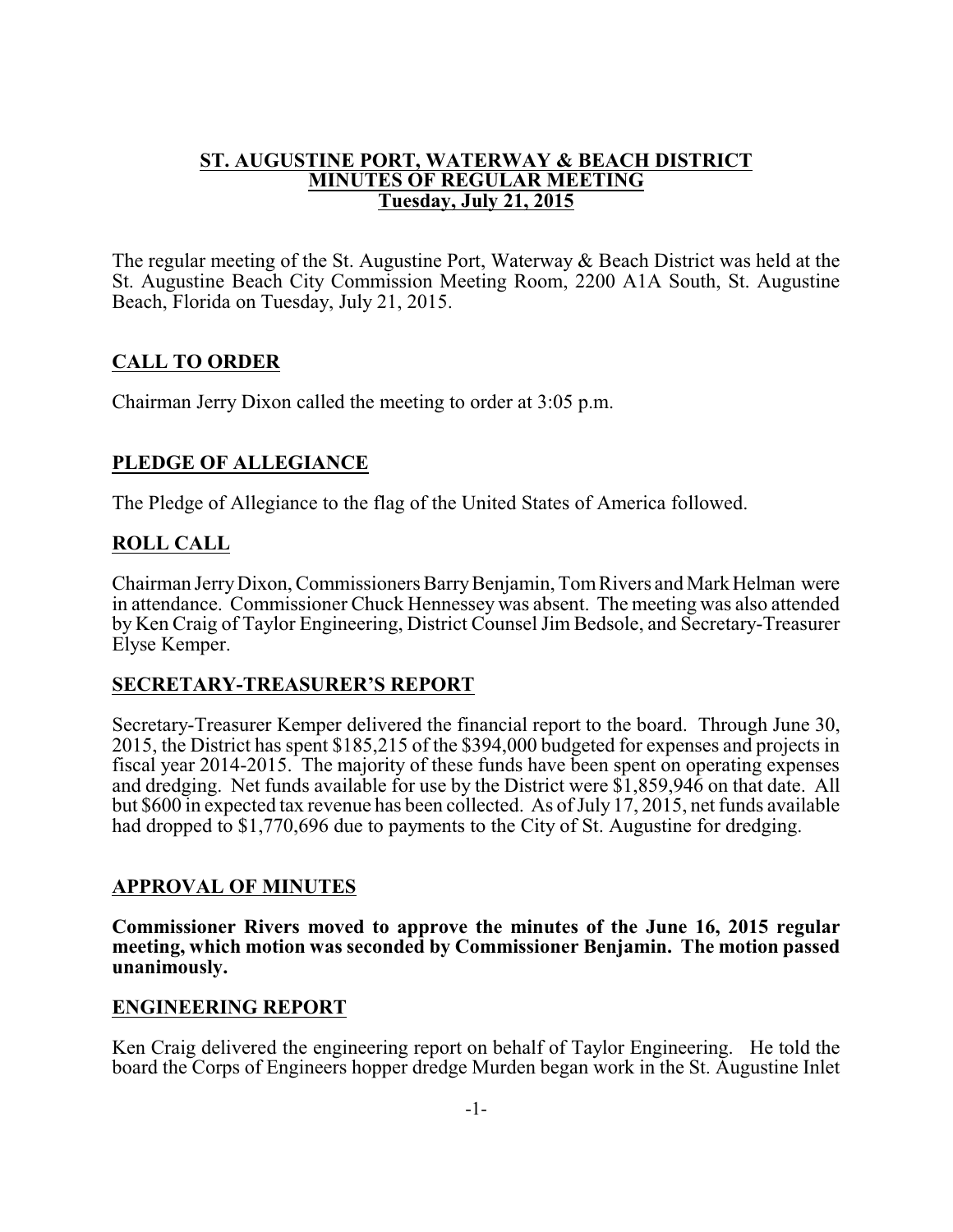on July 17, 2015, and that the material removed from the inlet was being deposited near the shore of critically eroded beaches north of the inlet pursuant to a special permit from FDEP.

The Floida legislature grant of \$400,000 for the Summer Haven River Restoration has been approved and the first activity required will be a bathymetric survey of the site. He said the cost of the survey will be \$39,988.00 and asked the board to approve that amount. Commissioners then discussed the project schedule.

#### **Commissioner Helman moved to approve the \$39,988.00 cost for the bathymetric survey. The motion was seconded by Commissioner Rivers and passed by a unanimous roll-call vote.**

Secretary-Treasurer Kemperthen provided commissioners with budget worksheets for Fiscal Year 2015-2016 showing the projected results of keeping last year's millage rate of 0.0638 versus the "rolled-back" rate of 0.0605. Chairman Dixon said the board should adopt last year's millage rate as the tentative rate until the public hearings in September and October. Ms. Kemper explained the board would be able to use a lower rate as the final rate for 2015- 2016, but would not be able to set a rate higher than 0.0638 mils if they choose this rate.

#### **Commissioner Benjamin moved to use last year's rate of 0.0638 mils as the tentative 2015-2016 fiscal year rate. The motion was seconded by Commissioner Rivers and passed unanimously.**

Ms. Kemper explained that the maximum legal rate allowed by Florida law is much higher than any rate ever adopted by the District but, due to increased assessments by the property appraiser, last year's millage rate will actually increase total revenue. Therefore, the District is required to advertise this rate as a tax increase even though the tax rate has remained unchanged. The first public hearing for the tax will be held on September 17, 2015, and the final hearing will be on October 1, 2015. Both hearings will take place at 5:05 p.m. in the St. Augustine Beach City Hall.

### **OLD BUSINESS**

Chairman Dixon reported to the board about the ceremonial delivery of the check for the restoration grant for the Summer Haven River by Jeff Atwater, Chief Financial Officer of Florida, and other state and local dignitaries. He said the restoration reminds him of the effort to obtain funds for the renourishment of St. Augustine Beach. Linda Ginn thanked the board for its support and sponsorship of the project and said the promises made by commissioners to support the effort had all been kept and that it would have been a much more difficult task without the backing of each commissioner. Mrs. Ginn then presented commissioners the ceremonial check previously given by CFO Atwater.

Chairman Dixon said this project has been an outstanding example of how government agencies can sometimes cooperate to provide something beneficial to a community. Commissioner Helman thanked Mrs. Ginn for all the work she and the members of her organization have put into the project. He said he especially appreciated the video made of the event. Commissioner Rivers commented that the front-page article in the St. Augustine Record had been very favorable publicity.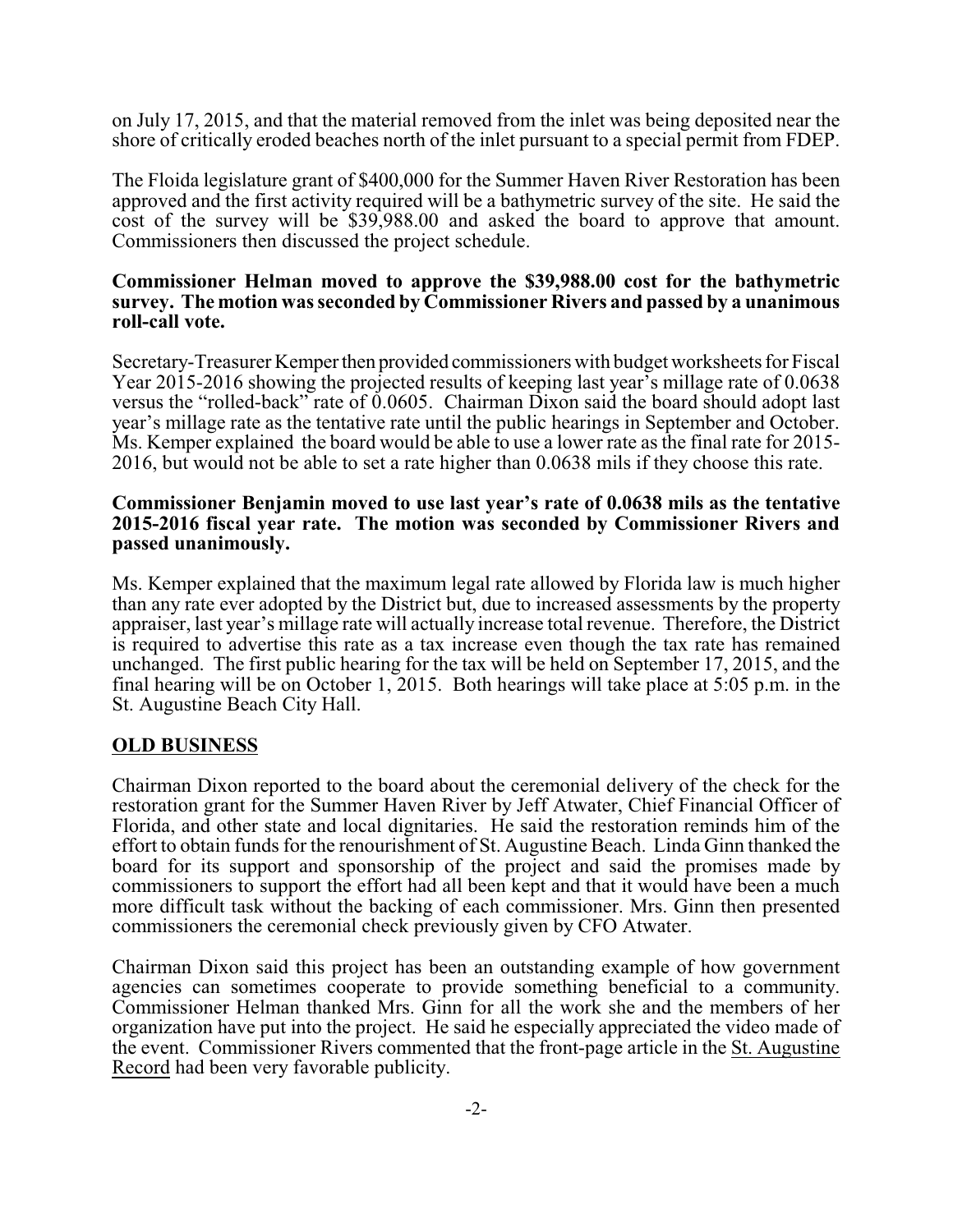## **NEW BUSINESS**

#### **Discussion regarding port funding for permit application of North Beach renourishment - Commissioner Rivers**

FIND Commissioner Carl Blow discussed the need for a permanent permit from FDEP for the placement of sand on beaches north of the St. Augustine Inlet. He said he came to the meeting to discuss FIND's grant process, but that his agency is making plans now for the next dredging events near St. Augustine Inlet and that, if a permit is in place and the cost is not prohibitive, FIND will consider depositing sand on the beaches north of the inlet. FIND's 2015-2016 budget already includes funding to dredge the flood shoal inside St. Augustine Inlet and the Intracoastal Waterway channel near Matanzas Inlet.

Linda Chambliss and Ervin Bullock appeared on behalf of the South Ponte Vedra Beach Homeowner's Association and said the Corps of Engineers now has permission for a onetime placement of sand on the north beaches. A permanent permit will be needed for any further placement and they thanked the board for considering funding the permit application. Chairman Dixon said most of that area lies within the District. Commissioner Rivers asked Mr. Craig the cost of the permit application. Mr. Craig said the previously provided cost proposal of \$119,780.00 is still in effect.

#### **Commissioner Rivers moved to approve the \$119,780.00 cost to have Taylor Engineering prepare the application for the placement of sand on beaches north of St. Augustine Inlet. The motion was seconded by Commissioner Helman and passed unanimously.**

In response to a question byCommissioner Benjamin, Mrs. Chambliss said her organization believes it is too early in the process to seek private funding.

# **PUBLIC COMMENT**

FIND Chairman Carl Blow distributed a list of the grant applications FIND received for year 2015-2016 waterway projects totalling 18 million dollars. He said FIND has a budget of 14 million dollars for these projects and that, as a result, some will not be funded. This year, St. Johns County is entitled to \$539,000 in grants and he encouraged the board to take advantage of the funds. Funds not used by St. Johns County agencies will be given to other counties. The District's dredging projects done with the City and the Airport Authority seaplane ramp score very high in FIND's rankings. The City's request for assistance with a kayak ramp did not rate as highly but may be funded if enough projects ahead of it fail to receive permits. It is also possible to obtain an extension for the use of grant funds while FIND holds the money in escrow until needed.

Jim Piggott, Director of General Services for the City of St. Augustine, said extra dredging could be done in several areas of the bay where shoaling occurs. In other matters, he said the St. Augustine Yacht Club has applied for permission to install a private boat dock for cruising vessels from affiliated clubs. Officers of the club are meeting with homeowners in the neighborhood to share information about the request.